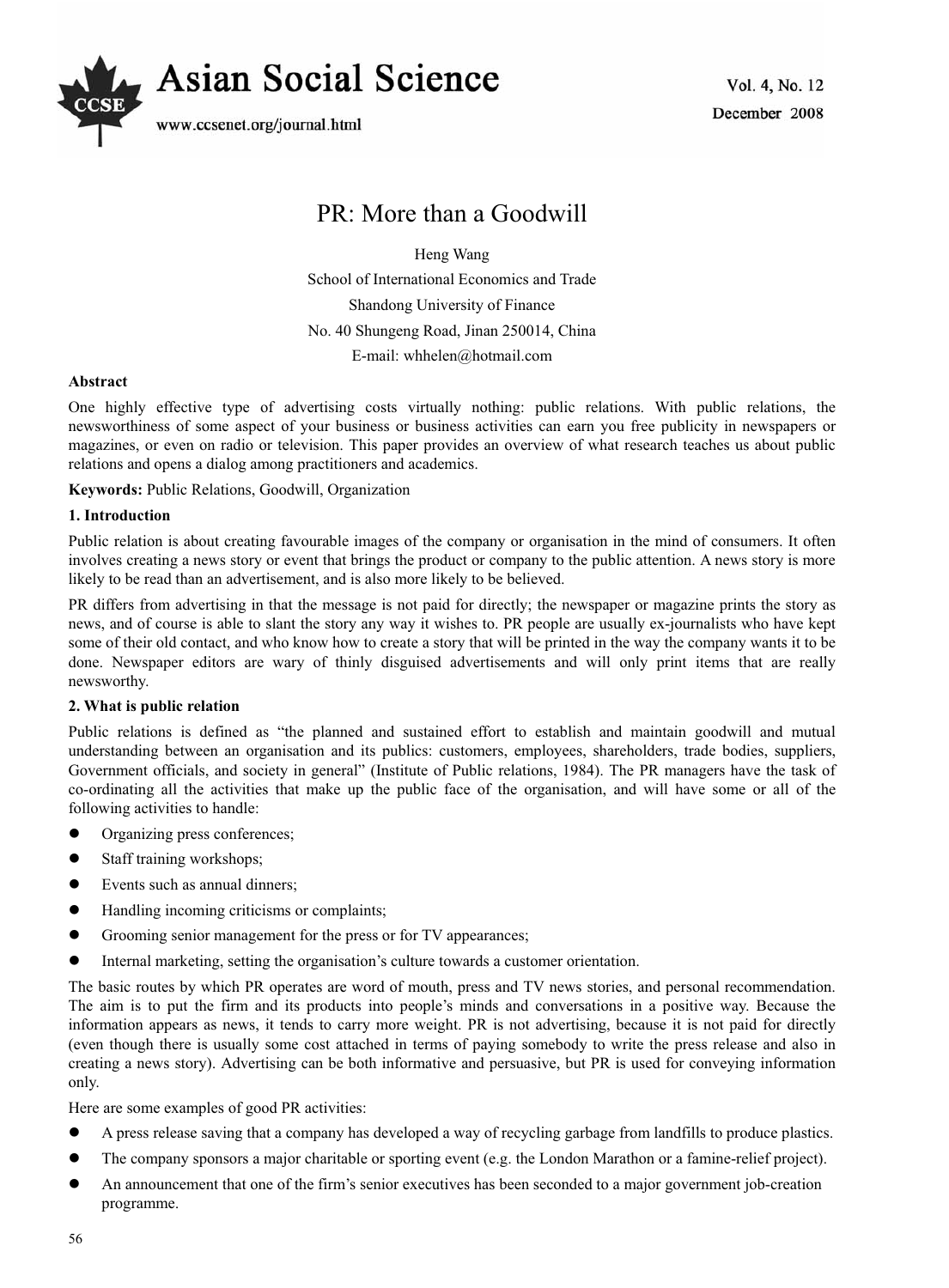- z The Body Shop requires all its franchise operations to run projects to benefit their local communities. This gives a positive image of the company to the community, and also gives the staff pride in working for a caring firm.
- McDonald's counters the negative publicity from environmental pressure groups by running litter patrols outside its restaurants.

These examples have in common that they are newsworthy and interesting, that they put the companies concerned in a good light, and that they encourage people to talk about the companies in a positive way.

Good PR can be much more effective than advertising, for the following reasons:

- The press coverage is free, so there is better use of the promotional budget.
- The message carries greater credibility because it is in the editorial part of the paper.
- The message is more likely to be read, because while readers tend to skip past the advertisements, their purpose in buying the paper is to read the news stories.

Like people, organisations have needs; a structure for these (based on Maslow's hierarchy) was developed by Pearson (1980). PR is helpful in meeting all the organisation's needs, but particularly those nearer the top of the hierarchy. Table 1 shows Pearson's hierarchy of organisational needs, with the lowest, most basic needs at the beginning of the table, and higher needs at the end.

Like Maslow's hierarchy, Pearson's hierarchy is useful as a concept but less useful as a practical guide, because so many firms deviate from the order in which the needs are met. For example, when Sony Corporation was founded by Akio Morita (and others) just after the Second World War, the directors decided that corporate unity and staff involvement would begin almost from day one, at a time when (due to post-war shortages) the company was having difficulty getting materials to work with and a factory to operate from. Morita arranged for the employees to have a company uniform so that the distinction between management and staff would be less obvious, and also to give the outside world a good impression of the firm (Morita, 1980). Incidentally, this also had a practical aspect – many of the employees had only ragged clothes or the remnants of their army uniforms, so Morita was able to ensure loyalty because so many of his staff literally had nothing else to wear except the company uniform.

Public relations activities cover a whole range of issues and should not be considered solely as a publicity device. PR has a strategic role to play in maintaining the organisation's reputation; Figure 1 shows the relationship between publicity, PR and press relations. PR occupies the overall strategic role, with publicity (creating news) and press relations (ensuring that news is printed) occupying the tactical positions.

PR has a key role to play in relationship marketing since it is concerned with building a long-term favourable image rather than gaining a quick sale. Relationship marketing is often compared to courtship and marriage: public relations is concerned with making a good impression before the first 'date' and with maintaining a good relationship during the 'courtship' and 'marriage'. To extend the analogy, PR ensures that the company is wearing its best clothes and is on its best behaviour, and remembers anniversaries and birthdays.

#### **3. Public relations and staff**

PR is largely about sending information and creating the right image for organisations and products, but it is also concerned with creating favourable impressions in people's minds. It is rarely, if ever, connected with directly bringing in business, and in this respect it differs from the other tools in the promotional mix. Although most of the time and for most activities PR will be the responsibility of a press agent or PR officer, PR is the responsibility of everybody who comes into contact with people outside the organisation. This will include the 'front-liners', the people whose day-to-day work brings them into contact with outsiders. For example:

- receptionists;
- telephonists;
- truck drivers:
- warehouse staff;
- serving staff in the canteen.

This is apart from the marketing staff, such as salespeople, who come into contact with outsiders as part of the overt marketing effort. In a sense, everybody in the organisation must take some responsibility for PR, since everybody in the organisation goes home after work (and discusses their company with their friends and families).

In this context, a bad approach to PR (but one that is all too common) is to hire somebody with a nice smile and a friendly voice to sit by the telephone to handle complaints and smooth over any problems that arise. This is a fire-fighting or reactive approach.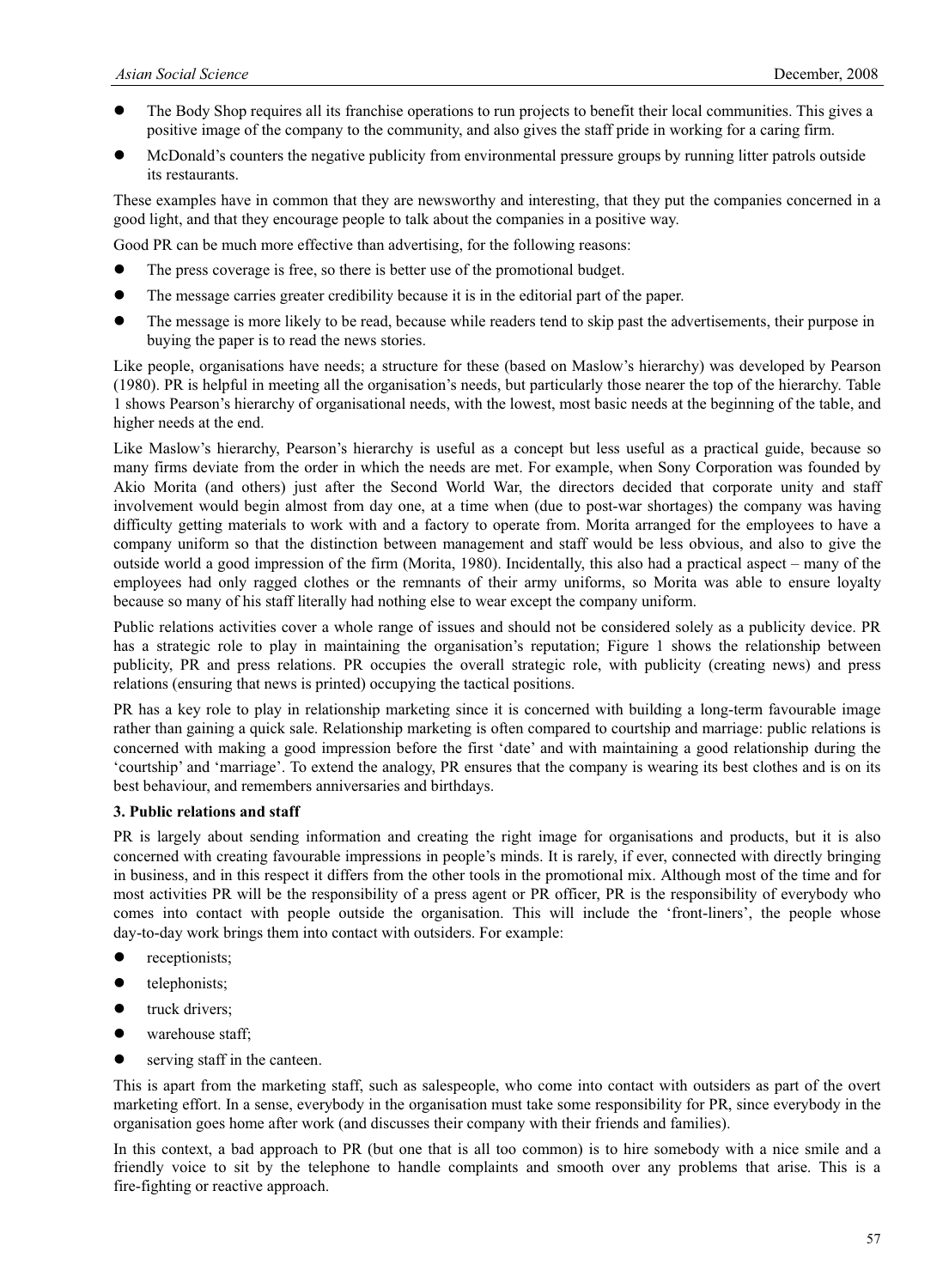A better approach to PR is to encourage all the staff to feel positive about the company. This is done by ensuring that everybody knows that in simple language what the organisation is doing, what the policies are and what the company's overall aims are. Most people would like to think they are working or a good, responsible successful organisation; it is part of the job of public relations to ensure that this is communicated to staff. This is sometimes done by using a slogan or company motto to sum up its main aim. Table 2 contains some examples.

Internal PR uses staff newsletters, training programmes and social events to convey a positive image. Because most of the front-liners are working away from the company's diktat, it would be impossible for PR staff to be everywhere at once, following people around to ensure that they say and do the 'right' things.

#### **4. Public relations and the press**

Usually, external PR communicates through the news media. Newspapers and magazines earn their money mainly through paid advertising, but they attract readers by carrying stimulating articles about topics of interest to the readership. Typically, a PR manager or agent will be an ex-journalist who understands what is newsworthy and what is not, and will be able to issue press releases about the company that are actually published. Table 3 shows the criteria according to which press releases must be produced if they are to stand a chance of being published.

There has been a substantial growth in the use of press releases and publicity in recent years. This is due to increasing consumer scepticism about advertisements. Press stories carry much greater credibility and, although they do not usually generate business directly, they do have a positive long-term effect in building brand awareness and loyalty.

The news media will, of course, reserve the right to alter stories, add to them, comment on them or otherwise change them around to suit their own purposes. For example, a press agent's great little story on the launch of Britain's most powerful sports car may become part of an article on dangerous driving. There is really very little the firm can do about this.

For this reason, a large part of the PR manager's job lies in cultivating good relationships with the media. Sometimes this will involve business entertaining, but more often it will involve making the journalists' lives as easy as possible. A well-written press release will often be inserted in the paper exactly as it stands, because the editorial staffs are too busy to waste time rewriting something that is already perfectly acceptable.

The journals and newspapers gain as well. Normally editors have to pay for editorial, either paying freelance writers to produce articles or paying the salaries of journalists to come up with interesting stories. A good press release can be published with little or no editing and no 'legwork' on the part of journalists, so it fills space with minimal cost to the paper.

Often companies will lay on a media event, a launch ceremony for a new product or to announce some change in company policy. Usually this will involve inviting journalists from the appropriate media, providing lunch with plenty of free drinks, and inviting questions about the new development in a formal press conference. This kind of event will only have a limited success, however, unless the groundwork for it has been very thoroughly laid.

Journalists tend to be suspicious of media events, sometimes feeling that the organisers are trying to buy them off with a buffet and a glass of wine. This means they may not respond positively to the message that the PR people are trying to convey, and may write a critical article rather than the positive one that was hoped for.

To minimize the chances of this happening, media events should follow these basic rules:

- Avoid calling a media event or press conference unless you are announcing something that the press will find interesting.
- Check that there are no negative connotations to what you are announcing.
- Ensure that you have some of the company's senior executives there to talk to the press, not just the PR people.
- Only invite journalists with whom you feel you have a good working relationship.
- $\bullet$  Avoid being too lavish with the refreshments.
- Ensure that your senior executives, in fact anybody who is going to speak to the press, has had some training in doing this. This is particularly important for television.
- Be prepared to answer all questions truthfully. Journalists are trained to spot lies and evasions.

Journalists much prefer to be able to talk directly to genuine corporate executives rather than only being allowed to talk to the PR department; however, care should be exercised in ensuring that the executives spoken to be able to handle this type from journalists promptly, honestly and enthusiastically and can arrange interviews with senior personnel if necessary.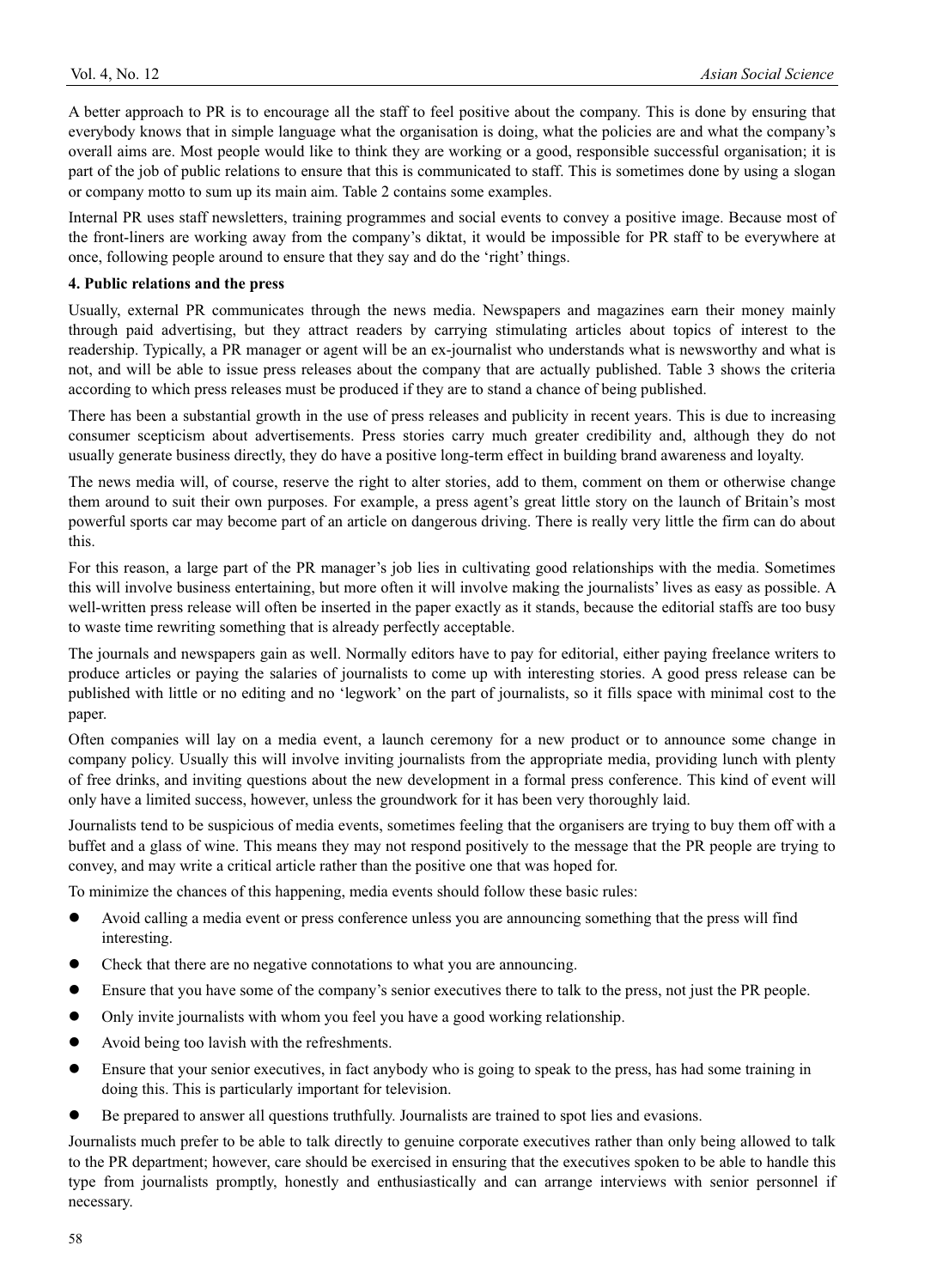## **5. PR and other publics**

PR involves dealing with the company's other publics, apart from consumers. These are typically the following groups:

- Shareholders, for whom the company will produce end-of-year reports, special privileges and so forth;
- Government departments, with whom the company will liaise about planned legislation or other activities;
- The workforce;
- External pressure groups such as environmentalists or lobbyists.

Pressure groups can cause problems for companies by producing adverse publicity, by picketing company plants or by encouraging boycotting of company products. This can usually be dealt with most effectively by counter-publicity.

Sometimes adverse publicity from pressure groups is dealt with by advertising. For example, McDonald's was attacked by environmental groups for indirectly encouraging the destruction of rainforests for the purpose of producing cheap beef. McDonald's responded with a series of full-page press adverts asserting that beef for its hamburgers comes only from sources in the countries where it is eaten, and is not imported from developing countries.

A journalist who is offered a story by a pressure group will usually respond by trying to get the other side of the story from the firm. This is partly for legal reasons, since newspapers can be sued for libel if they print stories that turn out to be untrue, but it is also because most journalists are professionals and want to ensure the accuracy and fairness of their stories. This means that f firm's press office, a PR manager or even a senior executive may be asked for comment with little or no prior warning. It is therefore advisable to be as prepared as possible beforehand, and to answer as fully as possible any questions that you are asked. However, it is better to delay comment than to say something that will make matters worse!

In these circumstances, it is better to use a phrase such as 'I'm sorry, I'll have to look into that and get back to you later' than the standard 'No comment'. The former phrase at least gives the impression that you are trying to help, whereas 'No comment' gives the impression that you are trying to hide something.

Defensive PR is about responding to attacks from outside the firm and counteracting them as they arise. The attacks might come from pressure groups, from investigative reporters or from Members of Parliament. The safest way to handle this type of attack is to begin by trying to understand the enemy, and to this end the following questions should be asked:

- Are they justified in their criticism?
- What facts do they have at their disposal?
- Who are they trying to influence?
- How are they trying to do it?

If the pressure groups are justified in its criticisms, it may be necessary to bring about changes in the organisation in order to quell the criticism; otherwise the problem will simply continue. Good PR people will always respond in some way; as anyone who watches investigative reporters on television will know, the company managers and directors who flee with a hasty 'No comment' always look guilty, whereas the ones who are prepared to be interviewed always appear honest (until the reporter produces the irrefutable evidence, of course).

Proactive PR means setting out deliberately to influence opinion, without waiting for an attack from outside. Here the manager will decide on the following:

- Who do we need to influence?
- What do we need to influence them about?
- How can we influence them?
- How can we marshal the arguments carefully to maximise their impact?

Overall, it is probably better to be proactive rather than defensive (or reactive) because then the PR office is in control of the process and is better prepared. If the firm is planning on dumping toxic waste at a beauty spot, it is better to contact Greenpeace beforehand and get their opinion rather than suffer the inevitable protests afterwards and take a chance on being able to patch up any problems!

#### **6. What PR will do?**

The following is a list of what good PR will do for the firm:

- It helps build a positive image.
- It can counter bad publicity.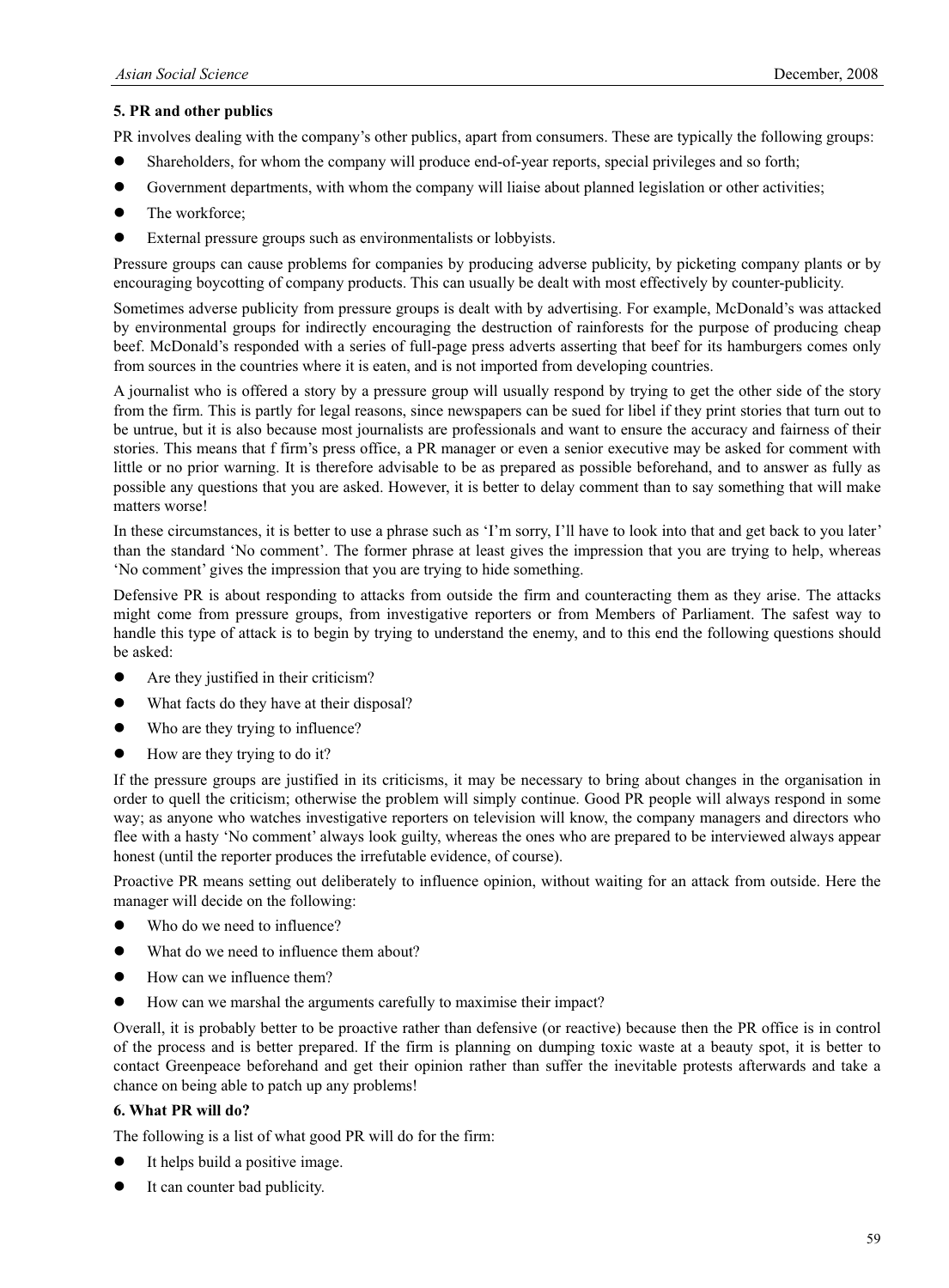- It can improve employee motivation.
- $\bullet$  It can greatly improve the effectiveness of both the advertising and the sales force.
- On the other hand, here are some of the things that PR will NOT do for the firm;
- It will not directly increase sales.
- z It will not cover up something that is adverse for the company.
- It will not replace other promotional activities.

Ultimately, PR works best as part of a planned and integrated programme of promotional activities that includes advertising, sales promotion and personal selling. It works least well when used only occasionally and in isolation.

#### **7. Internal PR**

The purpose of internal PR activities is to encourage employees to take a greater interest in their own work and in the organisation's goals. This has spin-offs for the staff themselves: most people would prefer to work for an organisation with a good record and most actually like to feel involved in their work. After all, work forms the dominant part of an employee's day; it is a large part of one's life and gives one the opportunity to do something useful.

Creating pride in the organisation and in work can be done by carrying out the tasks shown in Table 4. These factors were identified during a research study involving 82 companies over a five-year period (Kanter, 1985).

From the employee's perspective, the firm needs to supply answers to these questions (D'Aprix, 1987):

- What's my job?
- $\bullet$  How am I doing?
- Does anybody give a damn?

Once the organization has answered these questions, the employee will want answers to others:

- How are we doing?
- $\bullet$  How do we fit in to the whole?
- $\bullet$  How can I help?

The final question is, of course, the one that the management of the firm is most ready to answer. The task of answering all these questions is part of the firm's internal PR systems. The tools used for this are sometimes generated by the public relations people, more often by the personnel departments of the firms concerned. Typical internal Pr tools are as follows:

- Internal newsletters.
- Staff magazines.
- Staff meetings.

For example, UK chocolate manufacturer Rowntree-Mackintosh established a comprehensive employee communications system during the mid-1970s and early finding solutions for problems at a local level. The company newspaper publishes five local editions every month; the employees get an annual company report of their own, in addition to twice-yearly briefings on the state of the business; there is a profit-sharing scheme in place as well as quality circles to maintain standards. Senior management report that involvement, trust and a greater level of understanding among employees has resulted in lower absenteeism and greater productivity. Also, it is difficult to find Rowntree-Mackintosh employees who complain about the firm they work for – an unusual situation (Arnott, 1987).

Most importantly, the person responsible for internal public relations must take the job further than merely maintaining the company notice board and writing a newsletter. There must be real commitment from management to the concept of good employee communications and relationships.

#### **8. International public relations**

As with any other form of marketing communications, PR is subject to cultural differences that alter the nature of the activities. In some cases, firms are able to transfer their PR activities without alteration, in some cases local modifications are carried out to an overall policy (as with Body Shop's community work initiatives, which are chosen by the staff in each shop); and in other case the PR activity is, by its nature, multinational (as with Formula One racing).

There are two main ways of handling business internationally: either through a company-owned local branch, which can deal with PR on the instructions of head office in the home country; or through agents and distributors, who are rather harder to control. Part of the problem with the latter arrangement is that the local distributors has its own reputation to uphold and will usually bend its PR efforts in enhancing its own standing. This means that local representation will be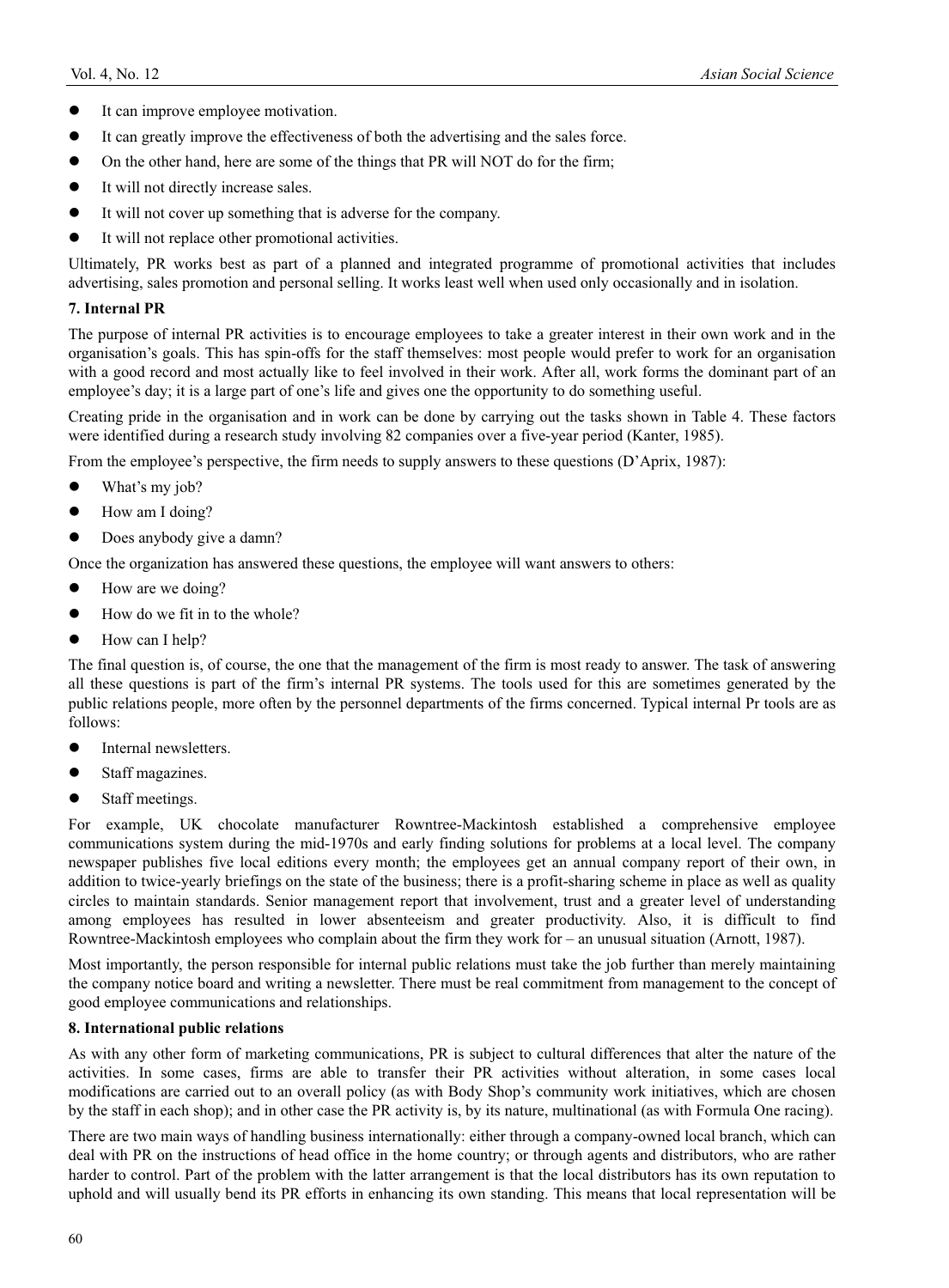chosen on the basis of what will enhance the distributor's reputation rather than that of the parent company.

The media through which PR operates exist in all countries to a greater or lesser extent (although TV is not always available everywhere in developing countries). What is less obvious is that the media may occupy different levels of importance in different countries. For example, in much of Africa radio is far more important as a medium than newspapers, partly due to higher levels of illiteracy and partly due to large distances and poor infrastructure outside the cities.

Since TV shows and movies are often syndicated internationally, product placement will almost always be internationaleven when this is not the intention of the manufacturing firm. Co-ordinating the international effort will depend on having a suitable PR agency with branches in the countries in which the firm trades; in the absence of this, the co-ordinating role would have to be undertaken from head office, with consequent problems of cross-cultural misunderstanding.

In many developing countries (and indeed elsewhere), international companies are met with suspicion due to the colonial past of some of their home countries. Cultural imperialism is often suspected, and therefore the incoming firm already has difficulties establishing a good reputation. In one country is not necessarily going to translate into the same in another country, and even if the reputation remains good it may be for other attributes.

For example, when the Disney Corporation established Euro Disney (which later became Disneyland Paris), it made the error of assuming that European children would know what Disneyland is. Because the firm had an established reputation in the USA and 'everybody knows Disney', it assumed that this would be the case in Europe. In fact, European adults had grown up with Tin Tin, Topo Gigio and Doctor Who, rather than with Donald Duck and Mickey Mouse. Although Disney was hardly an unknown firm, the company found to its cost that it had to go through a lengthy period of educating Europeans about Disney before customers began to come to the theme park in any great numbers. In any case, the European perception of Disneyland was (and still largely is) that the park is for children only, whereas this is not the case in the USA.

Corporate image advertising is often an important part of the process. When the Australian telecommunications system was opened up to competition in the early 1990s, Optus ran a long series of TV adverts emphasising the company's commitment to Australia; this was necessary, because 50 per cent of the company was foreign owned and many Australians objected to the concept of their telephone network being taken over by foreigners. The company's advertising emphasised that it was employing Australians and that it was 50 per cent Australian owned and managed. Telecom Australia (now Telstra) countered with a series of adverts emphasising its own Australian roots. At the time, Australian industry was in recession and the issue of foreign ownership of Australian assets was very much at the forefront of people's minds.

#### **9. Conclusion**

In Essence, PR is more than just goodwill, reputation and perception management, it also about building relationships between organisations. Good communications between organisations and their various target audiences is a key factor in building relationships with customers and opinion leaders. In the 21st century public relations will become the key business tool, especially as the number of channels of communication increases daily, and as the media fragment.

#### **References**

Arnott, M. (1987). Effective employee communication, in Hart, N. (ed) *Effective Corporate Relations*. London: McGraw-Hill.

Blythe, J. (1997). *The Essence of Consumer Behaviour.* Hemel Hempstead: Prentice-Hall.

D'Aprix, R., quoted in Arnott, M. (1987). Effective employee communication, in Hart. N:(ed) *Effective Corporate Relations.* London: McGraw-Hill.

Kanter, R.M. (1985). *The Change Masters: Corporate Entrepreneurs at Work.* London: Unwin.

Maitland, A.J. (1983). To see ourselves as others see us. *The BOC Group Management Magazine*.

Morita, A. (1987). *Made in Japan.* Harmondsworth: Penguin.

Newman, K. (1986). *The Selling of British Telecom.* New York: Holt, Rinehart and Winston.

Pearson, A. J. (1980). *Setting Corporate Objectives as a Basis for Action.* Johannesburg: National Development and Management Foundation of South Africa.

Singh, J. (1988). Consumer complaint intention and behaviour: definition and taxonomical issues. *Journal of Marketing, January*, 93-107.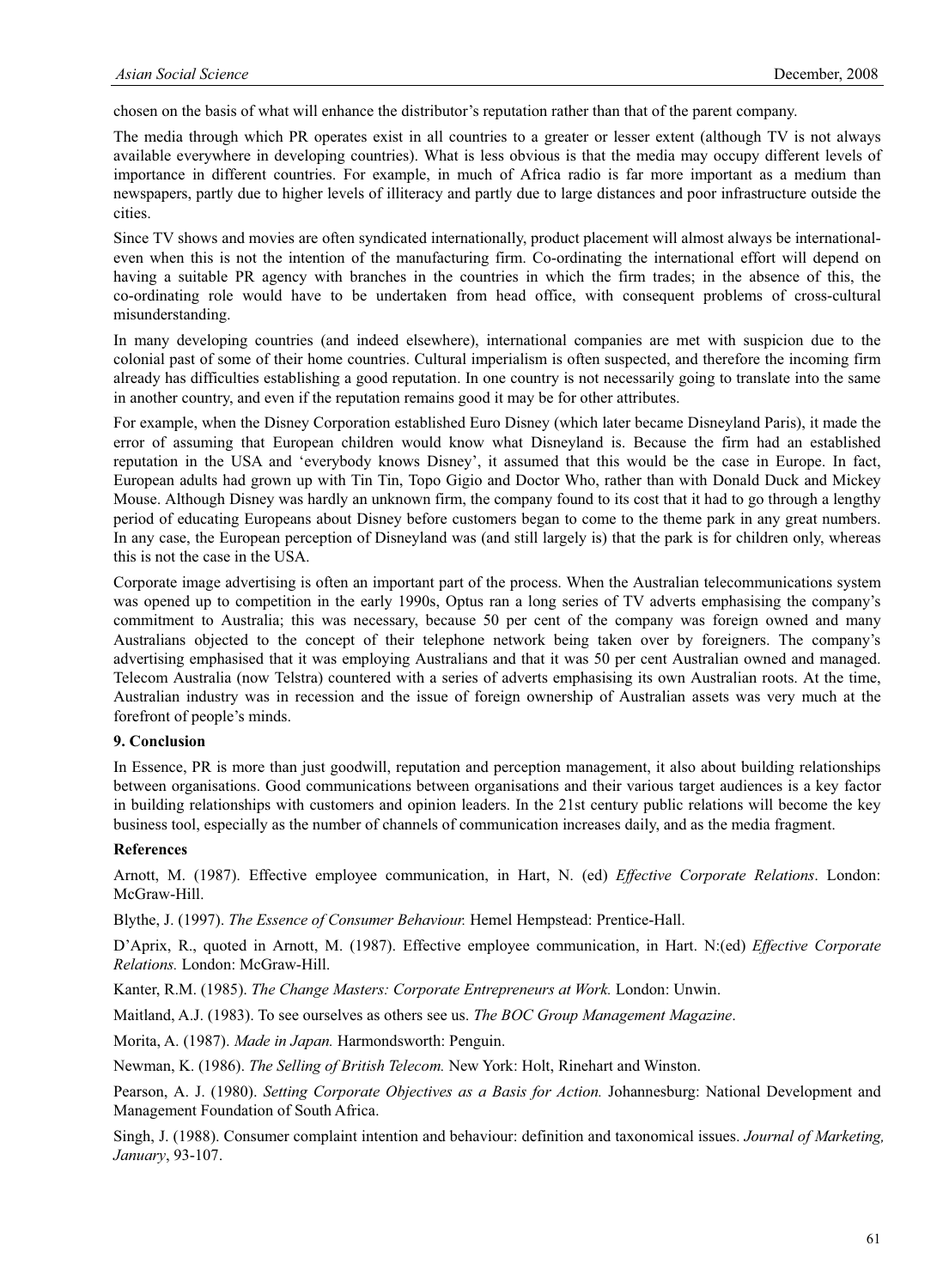| Organizational | Requirements                                                                                                                                                                             | Typical PR activity                                                                                                                                                                              |
|----------------|------------------------------------------------------------------------------------------------------------------------------------------------------------------------------------------|--------------------------------------------------------------------------------------------------------------------------------------------------------------------------------------------------|
| Output         | Money, machines, manpower, Materials                                                                                                                                                     | Staff programs to attract the right people                                                                                                                                                       |
| Survival       | Cash flow, profits, share performance,                                                                                                                                                   | Publicity aimed at customers; events                                                                                                                                                             |
|                | customers                                                                                                                                                                                | publicizing the firm and is products                                                                                                                                                             |
| Morale         | Employee job satisfaction.                                                                                                                                                               | Staff newsletters, morale-boosting activites, etc.                                                                                                                                               |
| Acceptability  | Approval by the external stakeholders                                                                                                                                                    | External PR, shareholder reports, lobbying of                                                                                                                                                    |
|                | (shareholders, government, customers,                                                                                                                                                    | government departments and MPs, events for                                                                                                                                                       |
|                | suppliers society in general)                                                                                                                                                            | suppliers and customers, favorable press releases                                                                                                                                                |
| Leadership     | Having a respected position in the<br>company's chosen field; this could be<br>customer satisfaction, employee<br>involvement, industry leadership in<br>technology, or several of these | Corporate image-building exercises, customer-care<br>activities, publicity about new products and<br>technological advances, sponsorship of research<br>in universities, sponsorship of the arts |

Table 1. The hierarchy of organisational needs

# Table 2. Corporate slogans

| Example                                       | Explanation                                                                                                                                                                                   |
|-----------------------------------------------|-----------------------------------------------------------------------------------------------------------------------------------------------------------------------------------------------|
| We're number two, so we try<br>harder' (Avis) | This communicates to staff that the company is among the biggest, but that their<br>efforts to 'try harder' are recognized and appreciated. It Also conveys a valuable<br>image to customers. |
| Everything we do is driven<br>by you (Ford)   | This emphasizes the customer orientation of the company, that Ford is not merely<br>aiming to make as much money as possible but is also looking out for customers'<br>interests.             |
| Your natural resource (Great                  | The company emphasises is rural New South Wales roots and is honesty and                                                                                                                      |
| Southern Energy of Australia)                 | integrity.                                                                                                                                                                                    |

Table 3. Criteria for successful press releases

| Criterion                                                     | Example                                                                                                                                                                       |
|---------------------------------------------------------------|-------------------------------------------------------------------------------------------------------------------------------------------------------------------------------|
| Stories must be newsworthy,                                   | Articles about your new lower prices are not newsworthy; articles about                                                                                                       |
| i.e. of interest to the reader                                | opening a new factory creating 200 jobs are                                                                                                                                   |
| Stories must not be merely<br>thinly disguised advertisements | A story saying your new car is the best on the market at only £7999 will not be<br>published; a story saying your new car won the East African Safari Rally<br>probably would |
|                                                               | Stories must fit the editorial style   An article sent to the Financial Times about your sponsored Fishing                                                                    |
|                                                               | of the magazine or paper to which competition will not be printed; an article about your company's takeover of a                                                              |
| they are being sent                                           | competitor may be published                                                                                                                                                   |